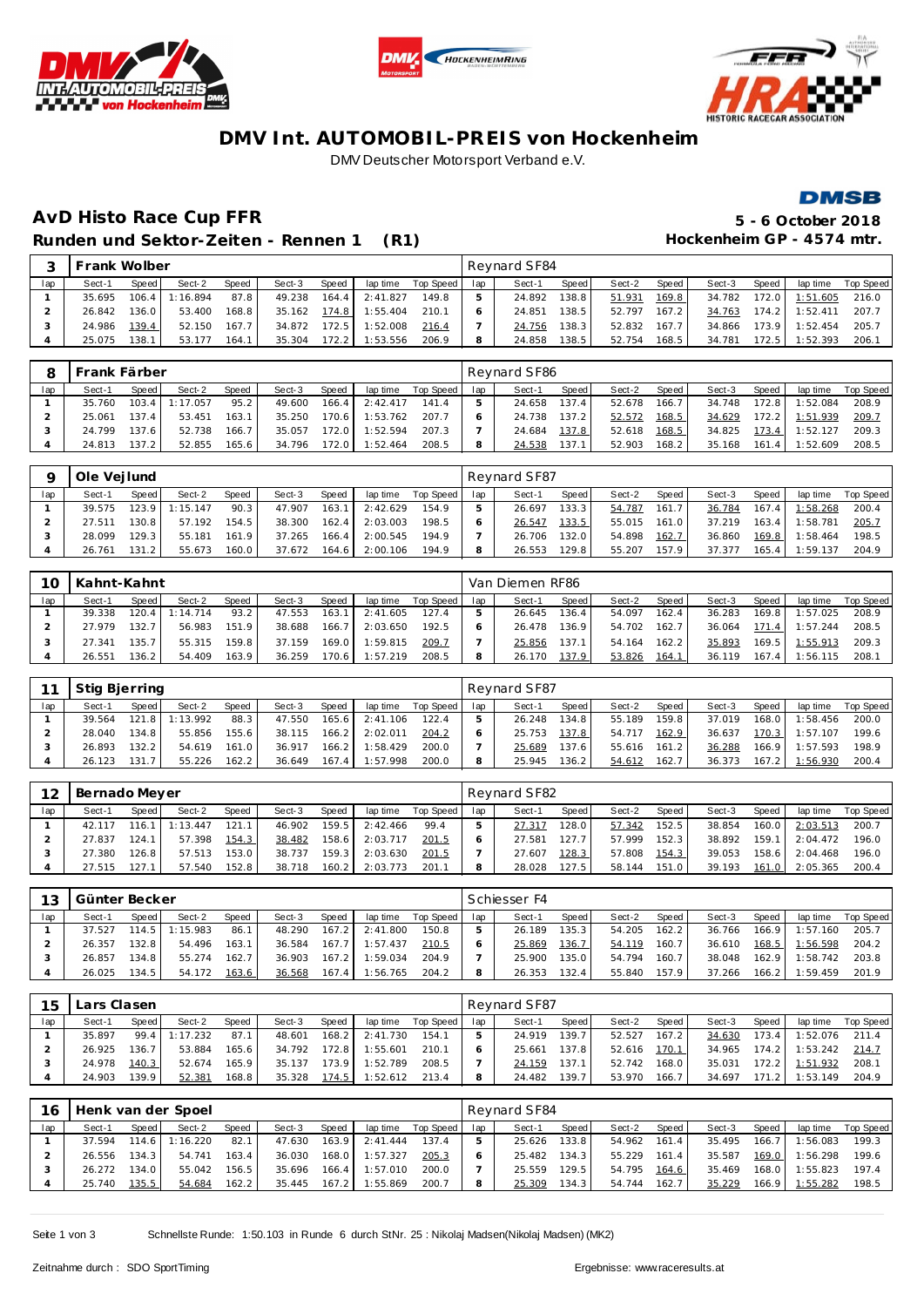





### **DMV Int. AUTOMOBIL-PREIS von Hockenheim** DMV Deutscher Motorsport Verband e.V.

#### **DMSB**

# **AvD Histo Race Cup FFR 5 - 6 October 2018** Runden und Sektor-Zeiten - Rennen 1 (R1) **Hockenheim GP** - 4574 mtr.

| $\mathcal{D}$ 1 | Ralf Goral |       |                  |       |        |       |          |           | MK <sub>2</sub> |        |        |        |        |        |       |          |           |
|-----------------|------------|-------|------------------|-------|--------|-------|----------|-----------|-----------------|--------|--------|--------|--------|--------|-------|----------|-----------|
| lap             | Sect-1     | Speed | Sect-2           | Speed | Sect-3 | Speed | lap time | Top Speed | lap             | Sect-1 | Speed  | Sect-2 | Speed  | Sect-3 | Speed | lap time | Top Speed |
|                 | 35.733     |       | $101.3$ 1:17.050 | 89.5  | 48.993 | 172.8 | 2:41.776 | 147.3     |                 | 25.359 | 141.7  | 52.223 | 167.2  | 35.838 | 174.8 | 1:53.420 | 220.9     |
|                 | 24.912     | 141.9 | 51.126           | 174.2 | 34.474 | 181.5 | 1:50.512 | 222.2     |                 | 24.975 | 141.5  | 52.426 | 167.4  | 35.244 | 176.8 | 1:52.645 | 222.7     |
|                 | 24.380     | 143.6 | 51.219           | 171.2 | 34.567 | 179.1 | 1:50.166 | 221.8     |                 | 25.126 | 141.41 | 52.034 | 168.51 | 35.163 | 176.8 | 1:52.323 | 221.8     |
|                 | 24.505     | 144.6 | 51.171           | 70.9  | 34.812 | 176.5 | 1:50.488 | 222.7     | 8               | 25.021 | 142.1  | 52.427 | 167.4  | 35.354 | 174.8 | 1:52.802 | 220.0     |

| 25  | Nikolaj Madsen |       |                       |       |              |         |          |           | MK <sub>2</sub> |        |       |              |       |        |       |                      |           |
|-----|----------------|-------|-----------------------|-------|--------------|---------|----------|-----------|-----------------|--------|-------|--------------|-------|--------|-------|----------------------|-----------|
| lap | Sect-1         | Speed | Sect-2                | Speed | Sect-3       | Speed i | lap time | Top Speed | lap             | Sect-1 | Speed | Sect-2       | Speed | Sect-3 | Speed | lap time             | Top Speed |
|     |                |       | 36.395 102.1 1:17.127 | 91.7  | 50.614       | 162.7   | 2:44.136 | 137.4     | 5 <sup>1</sup>  | 24.636 | 145.9 | 51.369       | 169.5 | 34.871 |       | 177.6 1:50.876 221.8 |           |
|     |                |       | 26.675 139.2 1:01.704 | 163.6 | 35.036       | 176.8   | 2:03.415 | 219.5     |                 | 24.343 | 144.8 | 51.338       | 172.0 | 34.422 |       | $181.2$ 1:50.103     | 223.1     |
|     | 24.621         | 140.3 | 53.120                | 168.8 | 35.215 175.9 |         | 1:52.956 | 225.0     |                 | 24.234 | 143.4 | 51.532 171.2 |       | 34.631 | 178.5 | 1:50.397             | 221.8     |
|     | 25.573         | 145.6 | 51.770                | 167.4 | 34.984 176.8 |         | 1:52.327 | 220.0     | 8               | 24.156 | 144.2 | 52.130 170.6 |       | 34.525 |       | 177.6 1:50.811       | 221.3     |

| 32  |        |                      | Guillermo Gonzales |       |        |       |          |           |     | Van Diemen RF79 |        |        |       |        |       |          |           |
|-----|--------|----------------------|--------------------|-------|--------|-------|----------|-----------|-----|-----------------|--------|--------|-------|--------|-------|----------|-----------|
| lap | Sect-1 | Speed                | Sect-2             | Speed | Sect-3 | Speed | lap time | Top Speed | lap | Sect-1          | Speed  | Sect-2 | Speed | Sect-3 | Speed | lap time | Top Speed |
|     | 41.696 | 110.4 $\blacksquare$ | 1:13.361           | 113.2 | 46.460 | 159.8 | 2:41.517 | 116.4     |     | 27.318          | 131.4  | 56.739 | 153.2 | 39.182 | 160.0 | 2:03.239 | 196.4     |
|     | 27.397 | 130.0                | 57.270             | 152.5 | 39.086 | 159.1 | 2:03.753 | 198.9     |     | 27.481          | 131.4  | 57.285 | 150.0 | 39.627 | 158.4 | 2:04.393 | 192.5     |
|     | 27.490 | 130.3                | 57.270             | 150.8 | 39.105 | 161.0 | 2:03.865 | 196.0     |     | 27.712          | 129.7. | 58.132 | 150.2 | 39.796 | 157.7 | 2:05.640 | 189.5     |
|     | 27.598 | 27.1                 | 57.906             | 153.2 | 38.814 | 159.8 | 2:04.318 | 194.9     |     | 27.578          | 130.8  | 58.477 | 150.2 | 39.334 | 157.0 | 2:05.389 | 192.2     |

| 47  | Dieter Häckel |       |          |       |        |       |                         |                | Van Diemen RF88 |       |              |         |        |       |                |             |
|-----|---------------|-------|----------|-------|--------|-------|-------------------------|----------------|-----------------|-------|--------------|---------|--------|-------|----------------|-------------|
| lap | Sect-1        | Speed | Sect-2   | Speed | Sect-3 | Speed | lap time                | Top Speed I ap | Sect-1          | Speed | Sect-2       | Speed I | Sect-3 | Speed | lap time       | Top Speed I |
|     | 40.346        | 120.1 | 1:13.908 | 85.5  | 47.565 | 161.9 | 2:41.819                | 117.1          | 27.465          | 131.1 | 55.419       | 159.5   | 36.814 | 164.4 | 1:59.698       | 204.5       |
|     | 26.923        | 130.1 | 56.415   | 156.5 | 37.171 | 163.6 | 2:00.509                | 206.1          | 26.355          | 130.8 | 55.750       | 158.8   | 36.721 | 164.1 | 1:58.826       | 203.4       |
|     | 27.047        | 130.0 | 55.194   | 158.8 | 36.780 |       | 162.2 1:59.021          | 203.4          | 26.315          | 130.3 | 55.822       | 158.4   | 36.914 |       | 164.4 1:59.051 | 202.6       |
|     | 26.195        | 131.4 | 55.400   | 158.1 |        |       | 36.915  161.7  1:58.510 | 204.5          | 26.456          | 130.9 | 56.272 158.4 |         | 37.317 | 162.9 | 2:00.045       | 203.8       |

| 48  | Olaf Schulte |         |          |              |        |        |          |           |     | Van Diemen RF87 |                    |        |       |        |       |          |           |
|-----|--------------|---------|----------|--------------|--------|--------|----------|-----------|-----|-----------------|--------------------|--------|-------|--------|-------|----------|-----------|
| lap | Sect-1       | Speed   | Sect-2   | <b>Speed</b> | Sect-3 | Speed  | lap time | Top Speed | lap | Sect-1          | Speed              | Sect-2 | Speed | Sect-3 | Speed | lap time | Top Speed |
|     | 41.135       | 115.1   | 1:13.693 | 82.8         | 47.156 | 163.6  | 2:41.984 | 119.1     |     | 26.259          | 129.21             | 55.257 | 156.1 | 36.645 | 162.2 | 1:58.161 | 201.5     |
|     | 27.148       | 128.4   | 56.737   | 158.6        | 38.594 | 161.9  | 2:02.479 | 209.3     |     | 26.281          | 129.51             | 55.515 | 157.0 | 36.862 | 162.7 | :58.658  | 200.4     |
|     | 27.607       | 128.4   | 55.406   | 158.4        | 37.934 | 158.81 | 2:00.947 | 208.1     |     | 26.321          | 129.3 <sub>1</sub> | 55.724 | 156.5 | 36.832 | 163.1 | :58.877  | 199.6     |
|     | 26.452       | $127.2$ | 55.794   | 157.2        | 37.143 | 161.7  | 1:59.389 | 197.4     | 8   | 26.385          | 129.7.             | 55.652 | 154.9 | 37.157 | 162.9 | :59.194  | 201.      |

| .5C | Oke Leuber |       |          |       |        |       |          |           |     | Van Diemen RF88 |        |        |       |        |       |          |           |
|-----|------------|-------|----------|-------|--------|-------|----------|-----------|-----|-----------------|--------|--------|-------|--------|-------|----------|-----------|
| lap | Sect-1     | Speed | Sect-2   | Speed | Sect-3 | Speed | lap time | Top Speed | lap | Sect-1          | Speed  | Sect-2 | Speed | Sect-3 | Speed | lap time | Top Speed |
|     | 40.891     | 112.7 | : 13.655 | 89.9  | 47.312 | 162.4 | 2:41.858 | 131.9     |     | 26.663          | 128.4  | 55.685 | 159.1 | 37.014 | 163.1 | 1:59.362 | 211.8     |
|     | 27.146     | 129.8 | 56.808   | 158.6 | 38.684 | 163.6 | 2:02.638 | 208.      |     | 26.246          | 127.5  | 55.844 | 157.4 | 36.997 | 162.4 | 1:59.087 | 203.0     |
|     | 27.249     | 131.1 | 55.734   | 159.5 | 38.273 | 161   | 2:01.256 | 210.5     |     | 25.956          | 130.01 | 55.495 | 157.2 | 36.821 | 163.4 | 1:58.272 | 202.6     |
|     | 26.828     | 120.7 | 56.658   | 157.4 | 36.885 | 164.9 | 2:00.371 | 205.3     |     | 25.906          | 129.8  | 55.739 | 158.1 | 36.621 | 164.1 | 1:58.266 | 204.5     |

| 62  | Dirk Hochhold |        |          |              |        |       |          |           |     | Merlin MK30 |       |        |       |        |       |          |           |
|-----|---------------|--------|----------|--------------|--------|-------|----------|-----------|-----|-------------|-------|--------|-------|--------|-------|----------|-----------|
| lap | Sect-1        | Speed  | Sect-2   | <b>Speed</b> | Sect-3 | Speed | lap time | Top Speed | lap | Sect-1      | Speed | Sect-2 | Speed | Sect-3 | Speed | lap time | Top Speed |
|     | 42.427        | 113.9  | 1:13.430 | 122.2        | 47.048 | 155.8 | 2:42.905 | 102.5     |     | 29.732      | 128.7 | 58.967 | 153.0 | 39.696 | 157.0 | 2:08.395 | 189.5     |
|     | 28.388        | 119.6  | 58.844   | 152.3        | 38.738 | 158.6 | 2:05.970 | 199.6     |     | 27.239      | 129.5 | 58.481 | 155.4 | 38.809 | 157.9 | 2:04.529 | 193.9     |
|     | 28.178        | 128.1  | 58.707   | 147.1        | 38.937 | 155.2 | 2:05.822 | 192.9     |     | 27.471      | 129.0 | 59.049 | 151.7 | 38.735 | 157.7 | 2:05.255 | 189.5     |
|     | 27.732        | 129.31 | 58.301   | 152.3        | 38.620 | 154.5 | 2:04.653 | 192.5     |     | 27.287      | 128.0 | 58.980 | 153.0 | 38.355 | 156.1 | 2:04.622 | 188.8     |

| 66  | Marvin Brandl |        |          |              |        |        |          |           |     | Van Diemen RF79 |         |        |       |        |       |          |           |
|-----|---------------|--------|----------|--------------|--------|--------|----------|-----------|-----|-----------------|---------|--------|-------|--------|-------|----------|-----------|
| lap | Sect-1        | Speed  | Sect-2   | <b>Speed</b> | Sect-3 | Speed  | lap time | Top Speed | lap | Sect-1          | Speed I | Sect-2 | Speed | Sect-3 | Speed | lap time | Top Speed |
|     | 40.974        | 127.2  | 1:13.852 | 97.7         | 46.114 | 162.41 | 2:40.940 | 119.5     |     | 26.790          | 127.1   | 57.107 | 152.3 | 37.290 | 157.7 | 2:01.187 | 194.9     |
|     | 27.197        | 129.3  | 56.790   | 155.8        | 38.334 | 151.9  | 2:02.321 | 200.0     |     | 26.766          | 126.5   | 57.234 | 143.2 | 38.280 | 154.3 | 2:02.280 | 189.1     |
|     | 27.278        | 128.11 | 57.604   | 151.3        | 37.513 | 156.5  | 2:02.395 | 203.8     |     | 27.095          | 127.    | 57.816 | 153.0 | 37.509 | 155.4 | 2:02.420 | 188.2     |
|     | 26.654        | 127.2  | 57.370   | 152.5        | 37.628 | 158.6  | 2:01.652 | 194.9     | 8   | 26.798          | 127.    | 57.112 | 152.5 | 37.726 | 155.6 | 2:01.636 | 189.8     |

| 68  | Beatrice Cibien |       |          |        |        |       |          |           |     | Van Diemen RF82 |       |        |       |        |       |                |           |
|-----|-----------------|-------|----------|--------|--------|-------|----------|-----------|-----|-----------------|-------|--------|-------|--------|-------|----------------|-----------|
| lap | Sect-1          | Speed | Sect-2   | Speed  | Sect-3 | Speed | lap time | Top Speed | lap | Sect-1          | Speed | Sect-2 | Speed | Sect-3 | Speed | lap time       | Top Speed |
|     | 41.477          | 111.0 | 1:13.278 | 117.9  | 46.957 | 155.4 | 2:41.712 | 111.1     |     | 26.735          | 128.3 | 57.047 | 151.5 | 38.046 |       | 160.2 2:01.828 | 193.2     |
|     | 27.424          | 127.2 | 56.952   | 154.5  | 39.038 | 159.3 | 2:03.414 | 196.7     |     | 26.930          | 128.0 | 56.613 | 154.5 | 37.716 | 160.5 | 2:01.259       | 191.2     |
|     | 27.341          | 117.3 | 57.240   | 151.01 | 39.276 | 159.5 | 2:03.857 | 194.6     |     | 26.545          | 128.6 | 56.807 | 154.1 | 38.342 |       | 159.5 2:01.694 | 195.7     |
|     | 27.032          | 125.6 | 57.027   | 151.7  | 38.098 | 159.8 | 2:02.157 | 192.2     |     | 26.792          | 127.2 | 58.207 | 155.2 | 37.961 | 159.5 | 2:02.960       | 192.2     |

Seite 2 von 3 Schnellste Runde: 1:50.103 in Runde 6 durch StNr. 25 : Nikolaj Madsen(Nikolaj Madsen) (MK2)